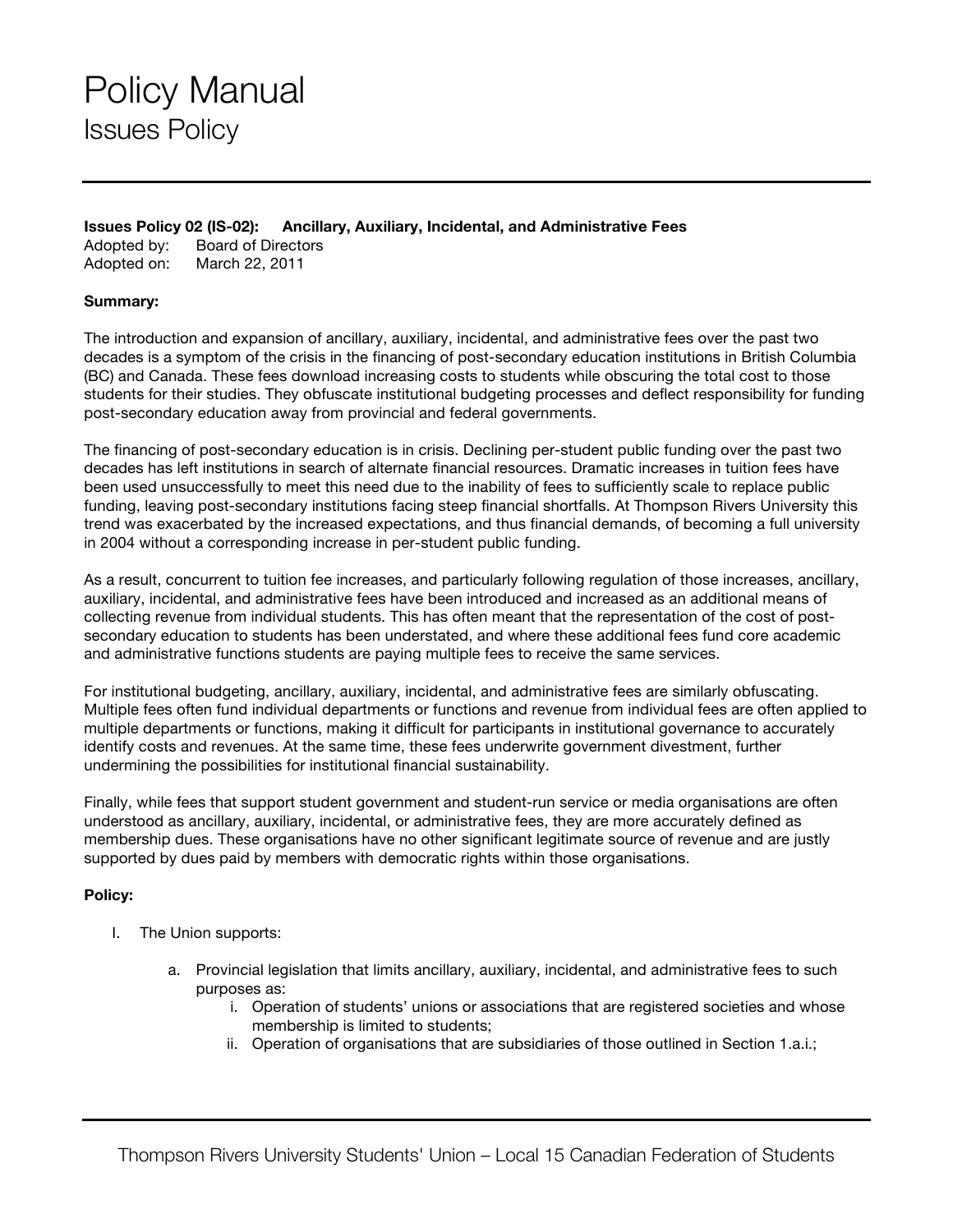## Policy Manual Issues Policy

- iii. Construction, maintenance, or operation of buildings or spaces owned and operated by organisations outlined in Section 1.a.i.;
- iv. Activities or services that seek to enhance the cultural, social, or recreational life of students and that are non-academic in nature, and;
- v. Operation of on-campus news media organisations such as radio stations, newspapers, or other media outlets that are incorporated under provincial or federal laws and that are controlled in majority by students;
- b. Referenda of the student body to be charged for the creation of all new ancillary, auxiliary, incidental, and administrative fees that:
	- i. When the fee is to be charged by an institution, must:
		- 1. Be conducted by, and at the expense of, the institution;
		- 2. Provide for oversight by a recognised students' union or association;
		- 3. Provide for approval of referenda questions by a recognised students' union or association;
		- 4. Meet a quorum of no less than twenty (20) percent of the student body to be charged, or fifty (50) students, whichever is more, and;
		- 5. Receive support of no less than fifty (50) percent plus one of ballots cast to pass;
	- ii. When the fee is to be collected by an institution on behalf of a recognized students' union or association, must:
		- 1. Be conducted by the students' union or association according to its constitution, bylaws, and policies, and the requirements of legislation governing registered societies;
		- 2. Meet a quorum of no less than twenty (20) percent of the student body to be charged, or fifty (50) students, whichever is more, and;
		- 3. Receive support of no less than fifty (50) percent plus one of ballots cast to pass;
- c. Inflationary, cost-of-living, or students' union approved discretionary increases to existing ancillary, auxiliary, incidental, or administrative fees of no more than five (5) percent annually, and only where provisions for such increases were specified in the referendum question which established the fee;
- d. The expedient and provincially enforced elimination of ancillary, auxiliary, incidental, and administrative fees that do not fall into the categories outlined under Section I.a. by means that do not compromise the functionality or quality of academic instruction, inquiry, or support services;
- II. The Union opposes:
	- a. Tuition-related ancillary, auxiliary, incidental, and administrative fees that are established or charged for core student services, institutional capital expenses, or the academic, or administrative operations of the institution including, but not limited to, fees for:
		- i. Application, confirmation, or registration;
		- ii. Student identification cards;